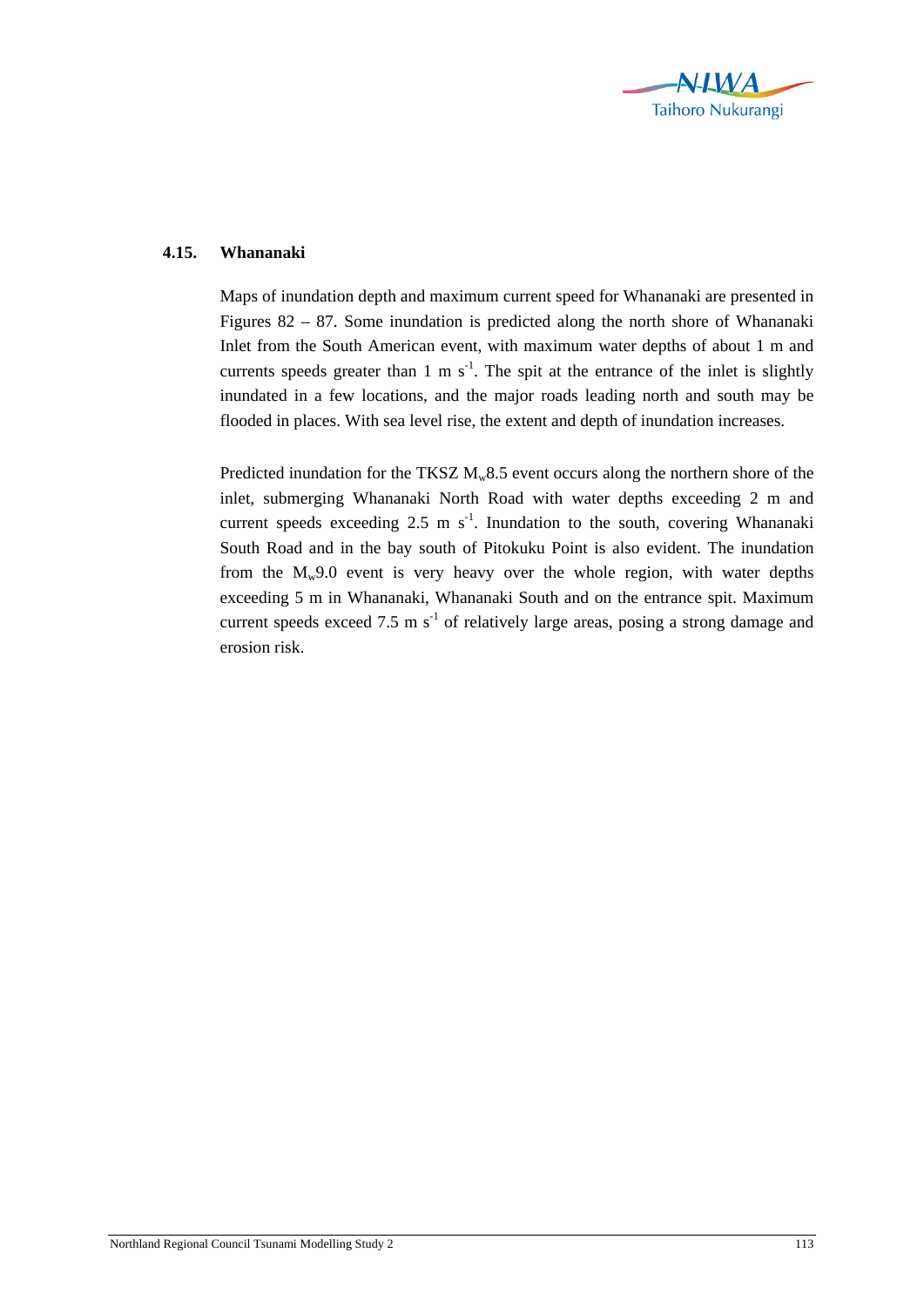



Figure 82: Whananaki: Maximum inundation speed (upper) and depth (lower) plots for the South American tsunami scenario at MHWS (to extent of LIDAR).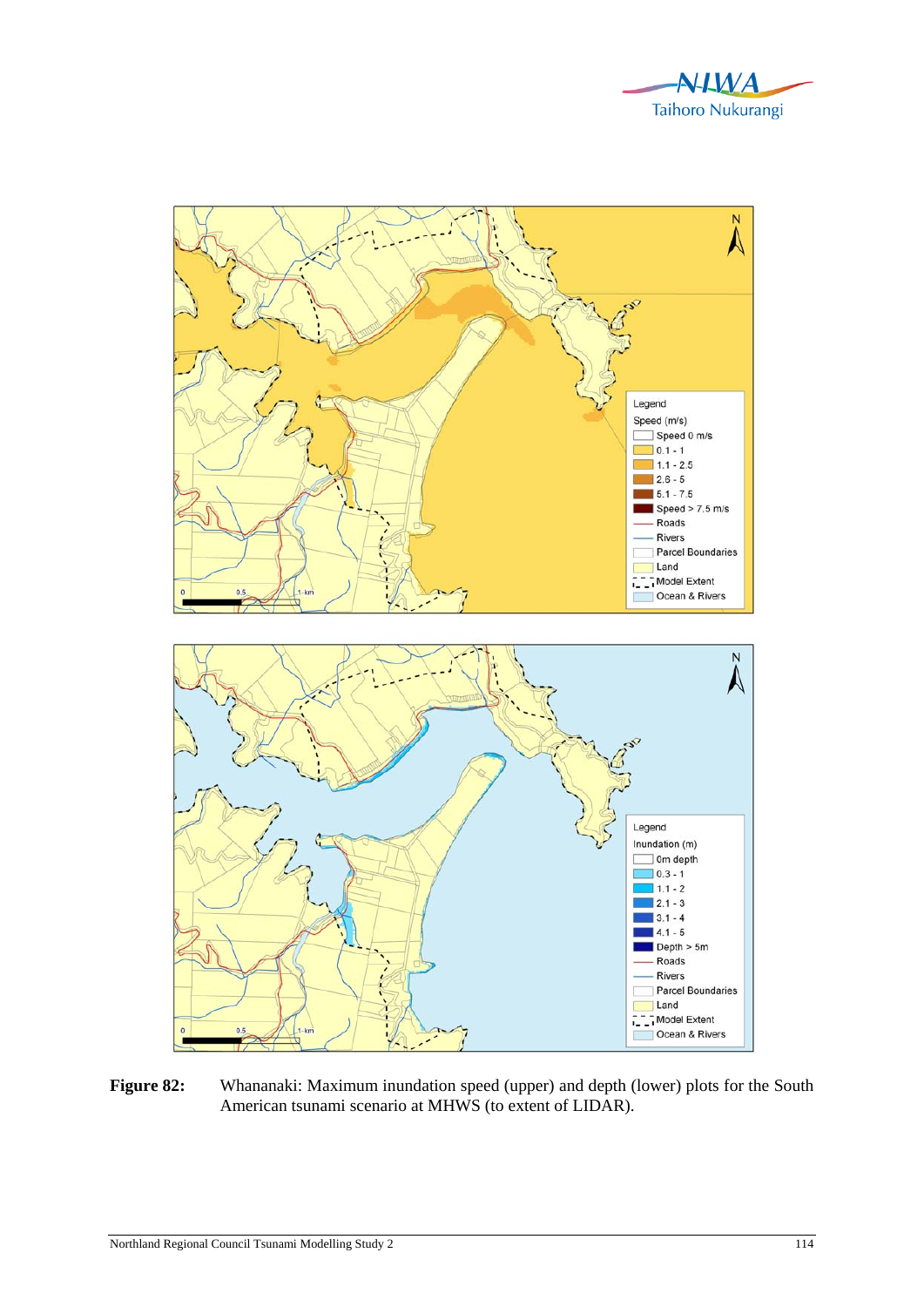



Figure 83: Whananaki: Maximum inundation speed (upper) and depth (lower) plots for the South American tsunami scenario at MHWS + 50cm (to extent of LIDAR).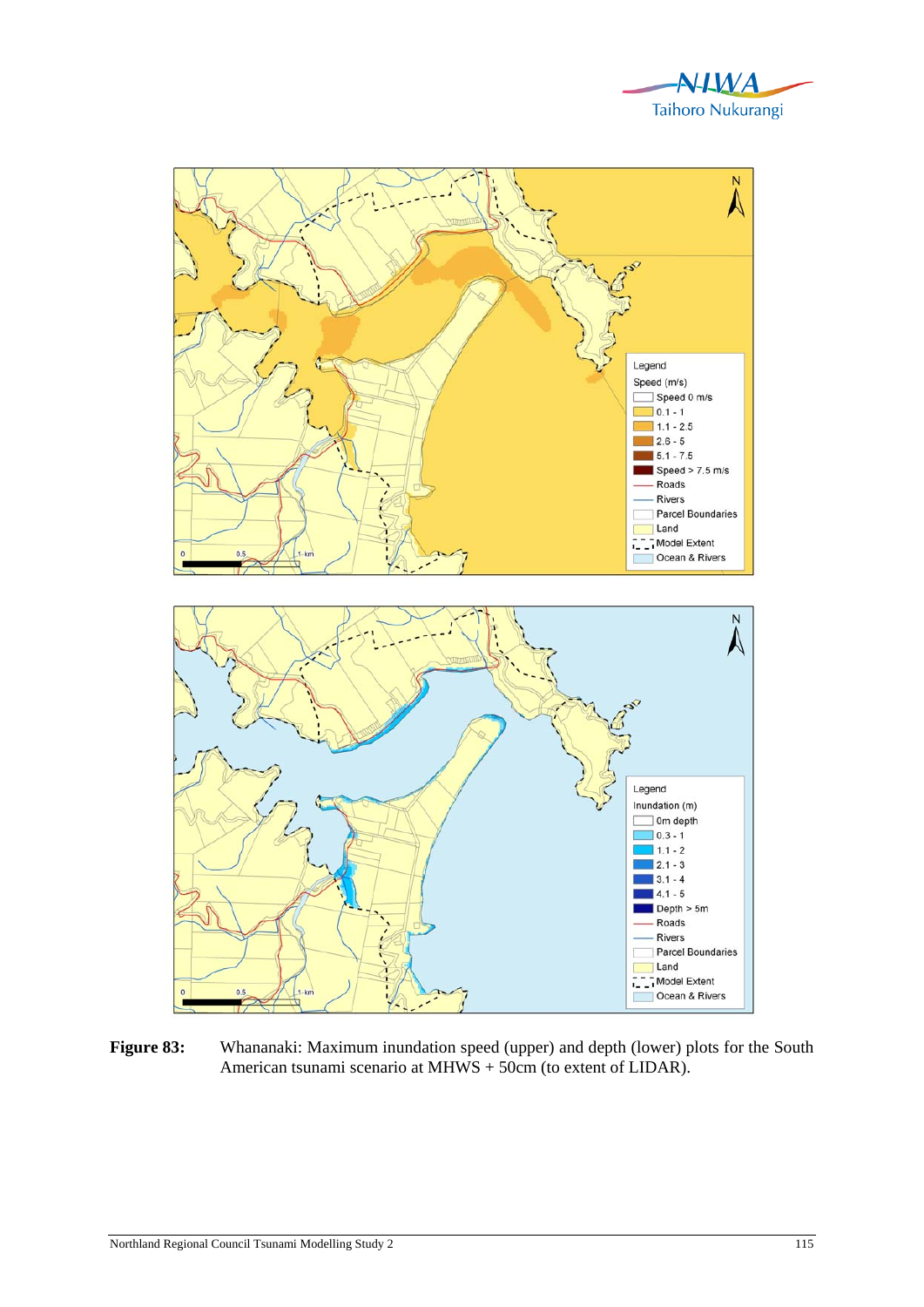



**Figure 84:** Whananaki: Maximum inundation speed (upper) and depth (lower) plots for the M<sub>w</sub>8.5 Tonga-Kermadec subduction zone scenario at MHWS (to extent of LIDAR).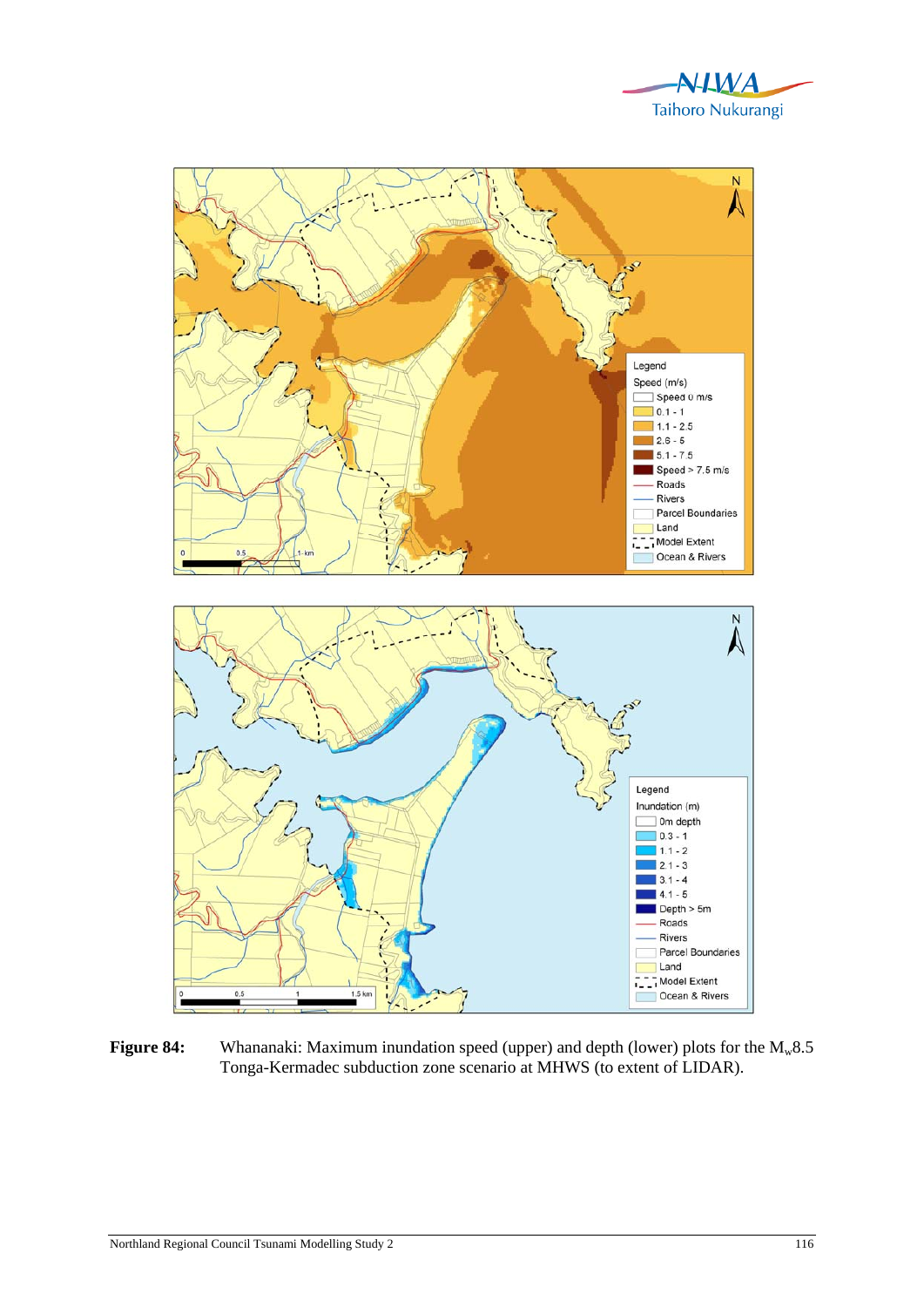



**Figure 85:** Whananaki: Maximum inundation speed (upper) and depth (lower) plots for the M<sub>w</sub>8.5 Tonga-Kermadec subduction zone scenario at MHWS + 50cm (to extent of LIDAR).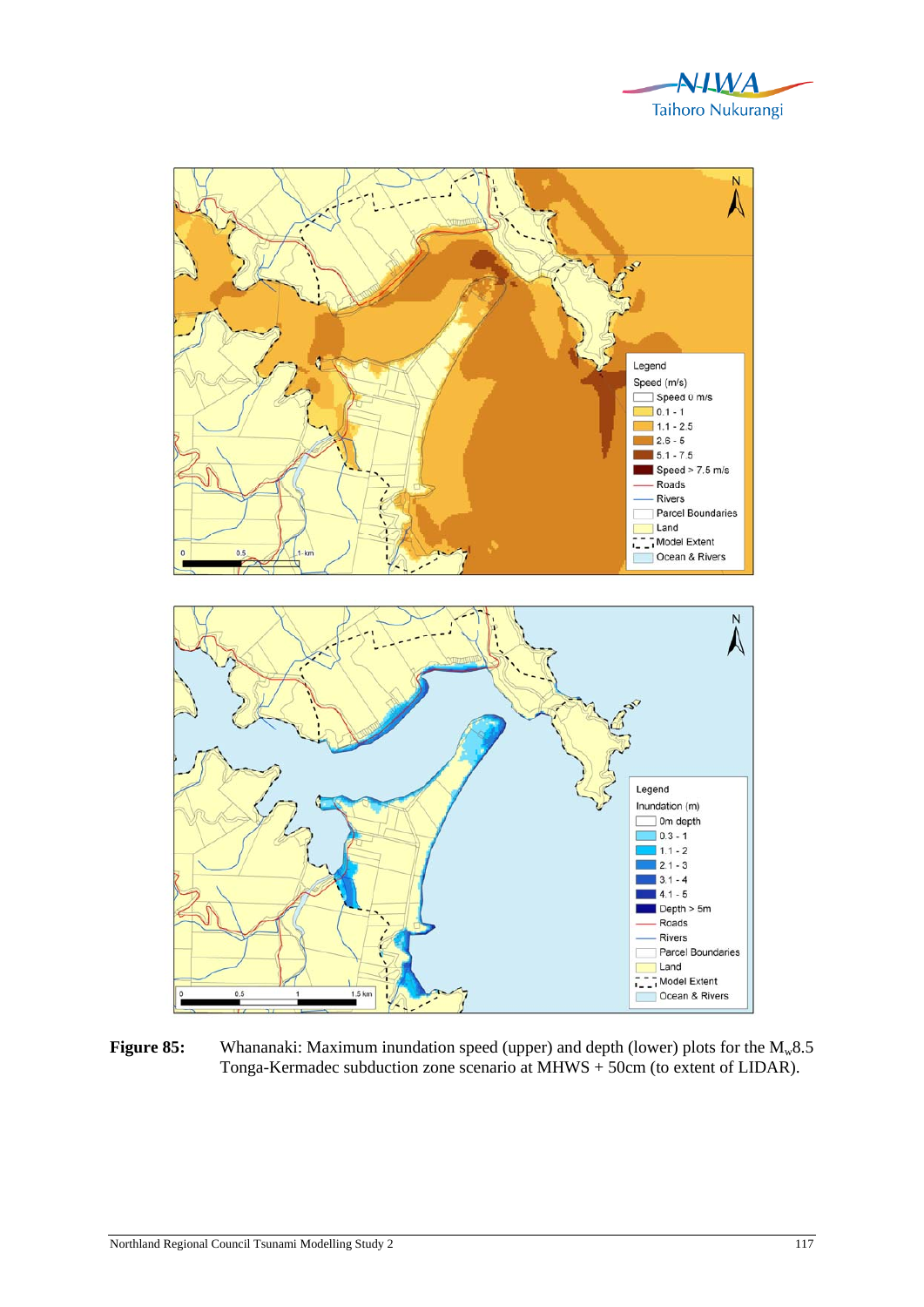



**Figure 86:** Whananaki: Maximum inundation speed (upper) and depth (lower) plots for the M<sub>w</sub>9.0 Tonga-Kermadec subduction zone scenario at MHWS (to extent of LIDAR).